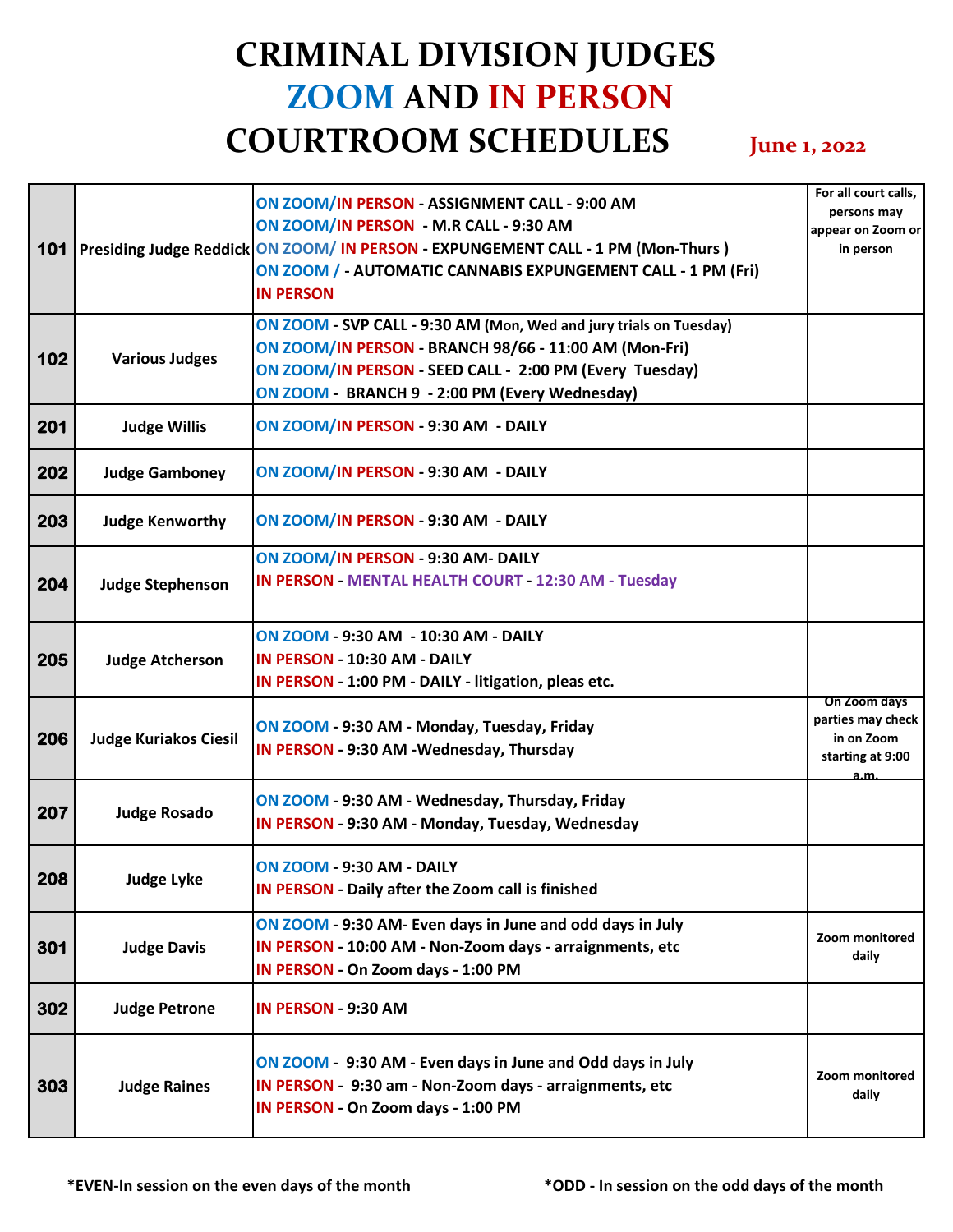## **CRIMINAL DIVISION JUDGES ZOOM AND IN PERSON COURTROOM SCHEDULES June 1, 2022**

| 304 | <b>Judge Watkins</b>   | <b>ON ZOOM - 9:30 AM - DAILY</b><br>IN PERSON - 1:00 PM - litigation, pleas etc.                                                                                                                                                                                                                                                                                                                                                      | Zoom monitored<br>daily |
|-----|------------------------|---------------------------------------------------------------------------------------------------------------------------------------------------------------------------------------------------------------------------------------------------------------------------------------------------------------------------------------------------------------------------------------------------------------------------------------|-------------------------|
| 305 | <b>Judge Maldonado</b> | ON ZOOM/IN PERSON - 9:30 AM -DAILY<br>ON ZOOM/IN PERSON - MENTAL HEALTH COURT - 2:00 PM - Thursday                                                                                                                                                                                                                                                                                                                                    |                         |
| 306 | Judge Walowski         | ON ZOOM - 9:30 AM - 10:30 AM DAILY<br><b>IN PERSON - DAILY</b>                                                                                                                                                                                                                                                                                                                                                                        |                         |
| 307 | <b>Judge Chiampas</b>  | ON ZOOM - 9:30 AM - Even days in June and Odd days in July<br>IN PERSON - 10:00 AM - On Non-Zoom days for litigation, pleas                                                                                                                                                                                                                                                                                                           |                         |
| 308 | <b>Judge Clancy</b>    | ON ZOOM - 9:30 AM -10:30 AM - DAILY<br>IN PERSON - 10:30 AM - DAILY                                                                                                                                                                                                                                                                                                                                                                   |                         |
| 400 | <b>Judge Walsh</b>     | ON ZOOM / IN PERSON - DAILY- 9:00 AM<br>IN PERSON - ACT - 9:00 AM - Friday                                                                                                                                                                                                                                                                                                                                                            |                         |
| 402 | <b>Judge Burns</b>     | IN PERSON - 9:30 AM - DAILY                                                                                                                                                                                                                                                                                                                                                                                                           |                         |
| 404 | <b>Judge Joyce</b>     | ON ZOOM - 9:30 AM - Even days in June and Odd days in July<br><b>IN PERSON - On Non-Zoom days</b>                                                                                                                                                                                                                                                                                                                                     |                         |
| 500 | <b>Judge Gaughan</b>   | <b>IN PERSON - 9:00 AM DAILY</b>                                                                                                                                                                                                                                                                                                                                                                                                      |                         |
| 502 | <b>Judge Wadas</b>     | ON ZOOM - 9:30 AM -10:00 AM<br>IN PERSON - 10:00 AM - Even days in June and Odd days in July                                                                                                                                                                                                                                                                                                                                          | Zoom monitored<br>daily |
| 504 | <b>Judge Flood</b>     | IN PERSON - 9:30 AM - DAILY                                                                                                                                                                                                                                                                                                                                                                                                           |                         |
| 506 | <b>Judge Hooks</b>     | IN PERSON - Mon-Wed - 9:00 AM - 12:00 PM - Status, motions, rulings,<br>arguments on motions, no live testimony.<br>ON ZOOM - Thursdays - 9:30 AM - 12:30 PM & 1:30 PM - 5:00 PM - Private<br>Counsel<br>ON ZOOM - Fridays - 9:30 AM - Public Defenders, Special Pros, Atty Gen.<br>IN PERSON - Mon-Wed 1:00 PM - 5:00 PM - litigation and bench trials, live<br>witnesses<br>VETERANS TREATMENT COURT - Every other Monday @ 2:00 PM |                         |
| 600 | <b>Judge McHale</b>    | <b>IN PERSON - DAILY</b>                                                                                                                                                                                                                                                                                                                                                                                                              |                         |
| 602 | <b>Judge Sacks</b>     | <b>IN PERSON - DAILY</b>                                                                                                                                                                                                                                                                                                                                                                                                              |                         |
| 604 | <b>Judge Byrne</b>     | ON ZOOM/IN PERSON - DAILY - 9:30 AM                                                                                                                                                                                                                                                                                                                                                                                                   |                         |